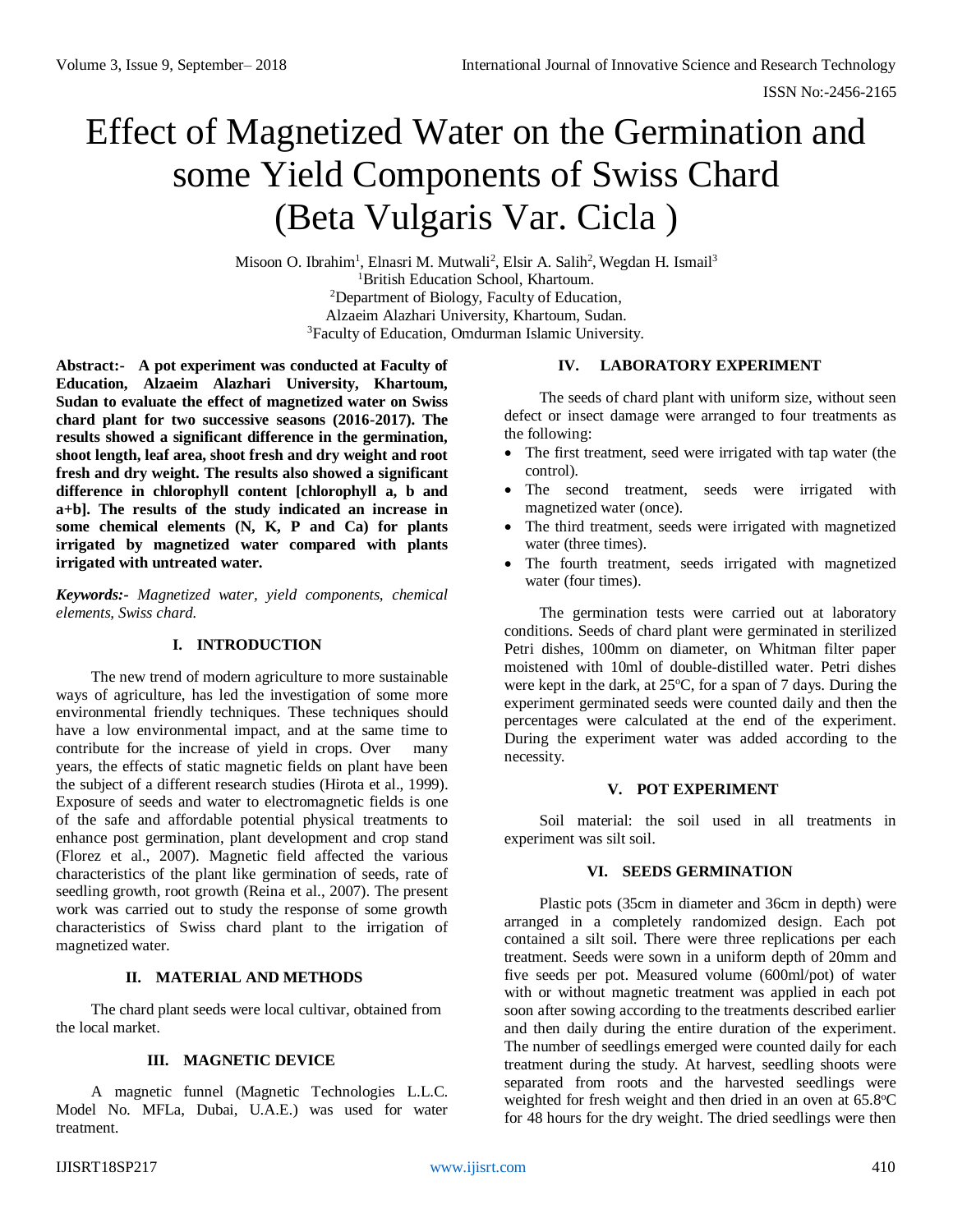ISSN No:-2456-2165

analyzed for nutrient concentration. Part of the dried shoot of chard plant were digested in nitric acid and used for determination of P, K, Mg, Ca. Determination of chlorophyll content was estimated according to the Arnon (1949).

All data relating plant height, number of leaves, leaf area, stem diameter, fresh and dry weight of shoot and root were tabulated and statistical analyzed using analysis of variance (ANOVA) according to Gomez and Gomez (1984).

#### **VII. RESULTS AND DISCUSSION**

#### *A. Laboratory experiment*

The data in Table (1) showed significant increase (P=0.05) in the germination of chard plant in the two seasons 2016 and 2017. The highest germination percentage was obtained by treatment four  $T_4$  (36.66%) and treatment three  $T_3$ (48.66%) in the season 2016 and 2017 respectively. Many works have been reported to exert a positive effect of magnetic field on the germination of seeds, plant growth and development and yield of field crops (De Souza et al., 2006; Shabrangi and Majd, 2009). The results of the study are supported by the findings of Hilal and Hilal (2000) who reported that improvement in germination and seedling emergence of tomatoes, pepper, cucumber and wheat when magnetically treated water and seeds were used, and the results of Morejon et al. (2007) who observed an increase in germination of Pinus tropicalis seeds with magnetically treated water.

The irrigation with magnetically treated water and seed absorption of magnetized water before sowing may be responsible for activation of enzymes and hormones involved in the germination process and mobilization of nutrients. As a result, there is probably an enhancement in the mobilization and transportation of nutrients to embryonic axis and a resultant increase in speed of emergence and germination rate.

## *B. Pot experiment*

Table (2) indicated that the plant height of chard plant was significantly increased ten days after sowing (10 DAS) in both seasons 2016 and 2017. Also significant difference  $(P=0.05)$  was observed at  $(20 \text{ DAS})$  and at  $(30 \text{ DAS})$  in both seasons experiment. In this respect Aladjadjiyan (2002) showed that exposure of Zea *mays* seeds to magnetic water has a favorable effect on the development of shoots in the

|                | Germination percentage |       |  |
|----------------|------------------------|-------|--|
| Treatment      | 2016                   | 2017  |  |
| $T_1$          | 20.33                  | 26.66 |  |
| T <sub>2</sub> | 34.66                  | 40.33 |  |
| T <sub>3</sub> | 35.0                   | 48.66 |  |
| T <sub>4</sub> | 36.66                  | 41.00 |  |
| LSD            | 13.02                  | 11.9  |  |

Table 1. Effect of magnetized water on germination of chard plant in the year 2016 and 2017

|      |                | Plant height (cm) |       |       |  |
|------|----------------|-------------------|-------|-------|--|
|      | Treatment      | 10DAS             | 20DAS | 30DAS |  |
|      | $T_1$          | 4.73              | 5.70  | 6.23  |  |
|      | T <sub>2</sub> | 5.60              | 8.88  | 9.80  |  |
|      | $T_3$          | 6.53              | 8.18  | 9.91  |  |
| 2016 | T <sub>4</sub> | 6.40              | 8.63  | 10.00 |  |
|      | <b>LSD</b>     | 0.86              | 1.42  | 1.33  |  |
|      | $T_1$          | 4.60              | 5.62  | 5.90  |  |
|      | $T_2$          | 5.96              | 7.88  | 8.93  |  |
|      | $T_3$          | 6.23              | 8.03  | 10.03 |  |
|      | T <sub>4</sub> | 6.46              | 7.96  | 9.43  |  |
| 2017 | LSD            | 0.80              | 1.11  | 1.00  |  |

Table 2. Effect of magnetized water on plant height of chard in the years 2016 and 2017.

early, stage. Atak et al. (2003) concluded that magnetic field increased the shoot and root regeneration rate in soy bean. Moreover, Celik et al. (2008) concluded that magnetized water increased growth and consider an important factor for inducing plant growth. Also Abdul Qados and Hozayn (2010) reported that irrigation flax with magnetized water increased plant height and Mohmood and Usman (2014) reported that an increase in plant height, seedling weight of maize were noted with magnetized water, and they concluded that, the increase in seedling height and weight may be due to earlier emergence of maize seedling irrigated with magnetized water in contrast to the control. These results may be attributed to the role of magnetic treatment in increasing absorption and assimilation of nutrients consequently increasing plant growth.

Table (3) showed the number of leaves per plant as influenced by magnetized water in the two seasons 2016 and 2017. The statistical analysis showed a non-significant effect in number of leaves between treatments in both seasons experiment except at 30 DAS in the first season experiment (2016).

Table (4) clear out that irrigation chard plant with magnetized water increased the leaf area in both seasons (2016 and 2017). These results concur with the results of Naz et al. (2012) who found an increment in leaf area of okra treated with magnetic field compared to controls, and the results of Deshpande (2014) who found an increase in leaves area and plant height of beans and peas when irrigated with magnetic water. The increment in leaf area might be due to increased photosynthetic rates due to greater interception of light (Racuciu et al., 2006; Vshisth and Nagarjan, 2010).

The shoot fresh weight expressed a significant increase in the first and second season 2016 and 2017 (Table 5). These results are supported by the findings of Fisher et al. (2004) who reported that sunflower seedling exposed to vertical magnetic fields showed a small but significant increase in total fresh weight, shoot fresh weight and root fresh weight, while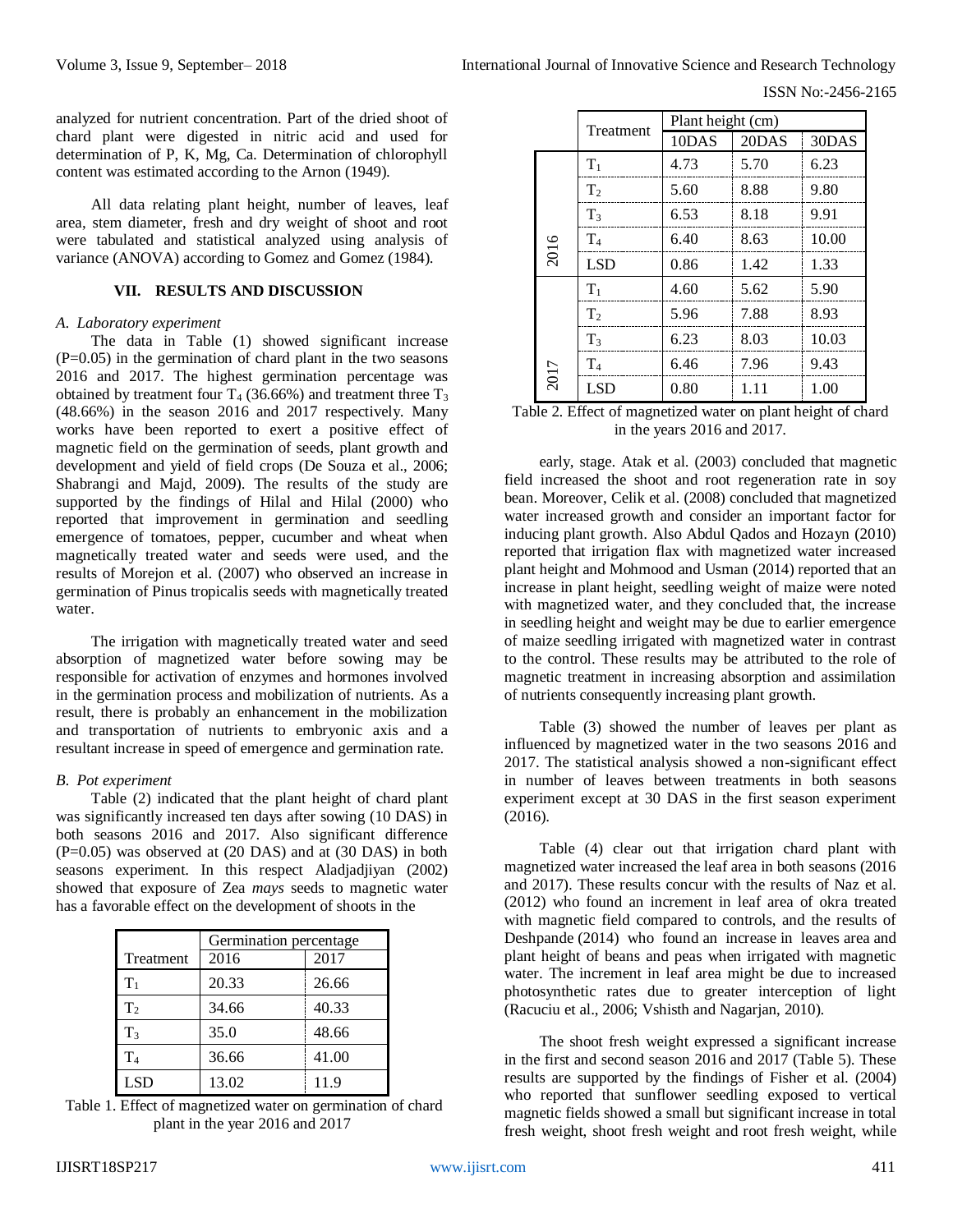ISSN No:-2456-2165

the dry weight and germination rates remained unaffected. The root length showed a significant increase where chard plant irrigated with magnetized water in the two seasons 2016 and 2017 (Table 6). These results are correspondence with the results of Morejon et al. (2007) and the results of Vashisth and Nagarajan (2008) who found an increase in chick pea seedling vigour, improvement seedling root length and an increase in seedling dry weight. They suggested that there may be resonance – like phenomena which increase the internal energy of the seed and therefore it may be possible to get higher yield.

|      |                |           | Number of leaves (cm) |           |  |
|------|----------------|-----------|-----------------------|-----------|--|
|      | Treatment      | 10DAS     | 20DAS                 | 30DAS     |  |
|      | $T_1$          | 3.86      | 4.20                  | 4.53      |  |
|      | T <sub>2</sub> | 4.43      | 4.73                  | 4.93      |  |
|      | T <sub>3</sub> | 4.06      | 4.50                  | 4.66      |  |
| 2016 | T <sub>4</sub> | 4.50      | 4.80                  | 5.02      |  |
|      | <b>LSD</b>     | <b>NS</b> | <b>NS</b>             | 0.27      |  |
| 2017 | $T_{1}$        | 4.20      | 4.60                  | 4.93      |  |
|      | T <sub>2</sub> | 4.70      | 5.06                  | 5.26      |  |
|      | $T_3$          | 4.46      | 4.80                  | 5.06      |  |
|      | $\rm T_4$      | 4.50      | 5.03                  | 5.23      |  |
|      | LSD            | <b>NS</b> | <b>NS</b>             | <b>NS</b> |  |

Table 3. Effect of magnetized water on number of leaves of chard plant in years 2016 and 2017.

|           |                | Leaf area (cm) |       |       |
|-----------|----------------|----------------|-------|-------|
| Treatment |                | 10DAS          | 20DAS | 30DAS |
|           | $T_1$          | 4.03           | 8.05  | 8.86  |
| 2016      | T <sub>2</sub> | 11.26          | 12.64 | 15.72 |
|           | $T_3$          | 11.36          | 12.64 | 13.47 |
|           | $\rm T_4$      | 10.51          | 11.51 | 12.00 |
|           | <b>LSD</b>     | 4.84           | 3.09  | 3.34  |
| 2017      | $\rm T_1$      | 3.76           | 4.50  | 5.03  |
|           | T <sub>2</sub> | 9.13           | 8.3   | 8.00  |
|           | $T_3$          | 8.90           | 7.51  | 8.16  |
|           | $\rm T_4$      | 76.00          | 72.00 | 7.26  |
|           | LSD.           | 4.61           | 2.53  | 1.57  |

Table 4. Effect of magnetized water on leaf area of chard plan in the years 2016 and 2017

| Treatment      | Shoot length (cm) |       |  |
|----------------|-------------------|-------|--|
|                | 2016              | 2017  |  |
| $T_1$          | 13.75             | 9.41  |  |
| T <sub>2</sub> | 16.33             | 12.46 |  |
| T <sub>3</sub> | 16.00             | 12.33 |  |
| $\rm T_4$      | 15.78             | 10.44 |  |
| LSD            | 1.80              | 1.11  |  |

Table 5. Effect of magnetized water on number of shoot length of chard plant at harvest in year 2016 and 2017

|      | Treatment      | Shoot fresh<br>weight | Shoot dry<br>weight |
|------|----------------|-----------------------|---------------------|
|      |                | (g)                   | (g)                 |
|      | $T_1$          | 1.80                  | 0.43                |
|      | T <sub>2</sub> | 5.41                  | 1.26                |
|      | $T_3$          | 5.65                  | 1.29                |
| 2016 | $T_4$          | 5.51                  | 1.12                |
|      | <b>LSD</b>     | 1.31                  | <b>NS</b>           |
|      | $T_1$          | 0.14                  | 0.025               |
|      | T <sub>2</sub> | 1.28                  | 0.112               |
|      | $T_3$          | 0.84                  | 0.196               |
| 2017 | T <sub>4</sub> | 1.12                  | 0.218               |
|      | LSD            | 0.50                  | <b>NS</b>           |

### Table 6. Effect of magnetized water on shoot fresh and dry weight of chard in plant at harvest in the years 2016 and 2017

Table  $(7)$  indicated a significant difference  $(P=0.05)$ between treatments in root fresh and dry weight in the first season 2016. The highest root fresh weight (0.143g) was recorded in treatment  $T_2$  and the lowest value (0.093g) at treatment T4. On the other hand the root dry weight also showed significant difference between treatments with the highest value  $(0.47g)$  at T<sub>4</sub> and the lowest  $(0.012g)$  at the control. In connection to this, also the results of Grewal and Maheshwari (2010) who found an increase in root dry weight of chick pea and snow pea irrigated with magnetic water and the results Hozayn *et al*. (2013) who reported that an increase in root weight in sugar beet irrigated with magnetized water compared with non magnetized water.

The chlorophyll content of chard plant as indicated in Table  $(8)$  exhibited a significant difference  $(P=0.05)$  between treatment with the highest content of chlorophyll a (716.5) recorded at treatment  $T_2$ , chlorophyll b (270.8) at treatment  $T_2$ and the total chlorophyll (a+b) recorded the highest value (987.3) at treatment  $T_2$ . In this respect, Tian et al. (1991) and Atak et al. (2000) concluded that, chlorophyll content of paulowinia was increased in plants exposed to magnetic field. The results of this study are confirmed by the results of Mihaela et al. (2009) who showed an increase in chlorophyll and carotenoids content specifically appeared after treatment with magnetic water and the results of Abdul Qados and Hozayn (2010) who reported that the magnetized water significantly increased chlorophyll a, b and chlorophyll a+b in lentil plant. In addition Moussa (2011) reported that, irrigation with magnetic water exhibited marked significant increase in the photosynthetic pigments (chlorophyll a, chlorophyll b and carotonoids), photosynthetic activity and translocation efficiency of the photo assimilates of common bean over the control. Also the work of Ahamed et al. (2013) who observed that sweet pepper (Capsiaum annum L.) leaf contents of chlorophyll a and chlorophyll b, carotenoids and phosphorus were significantly affected by the magnetic field.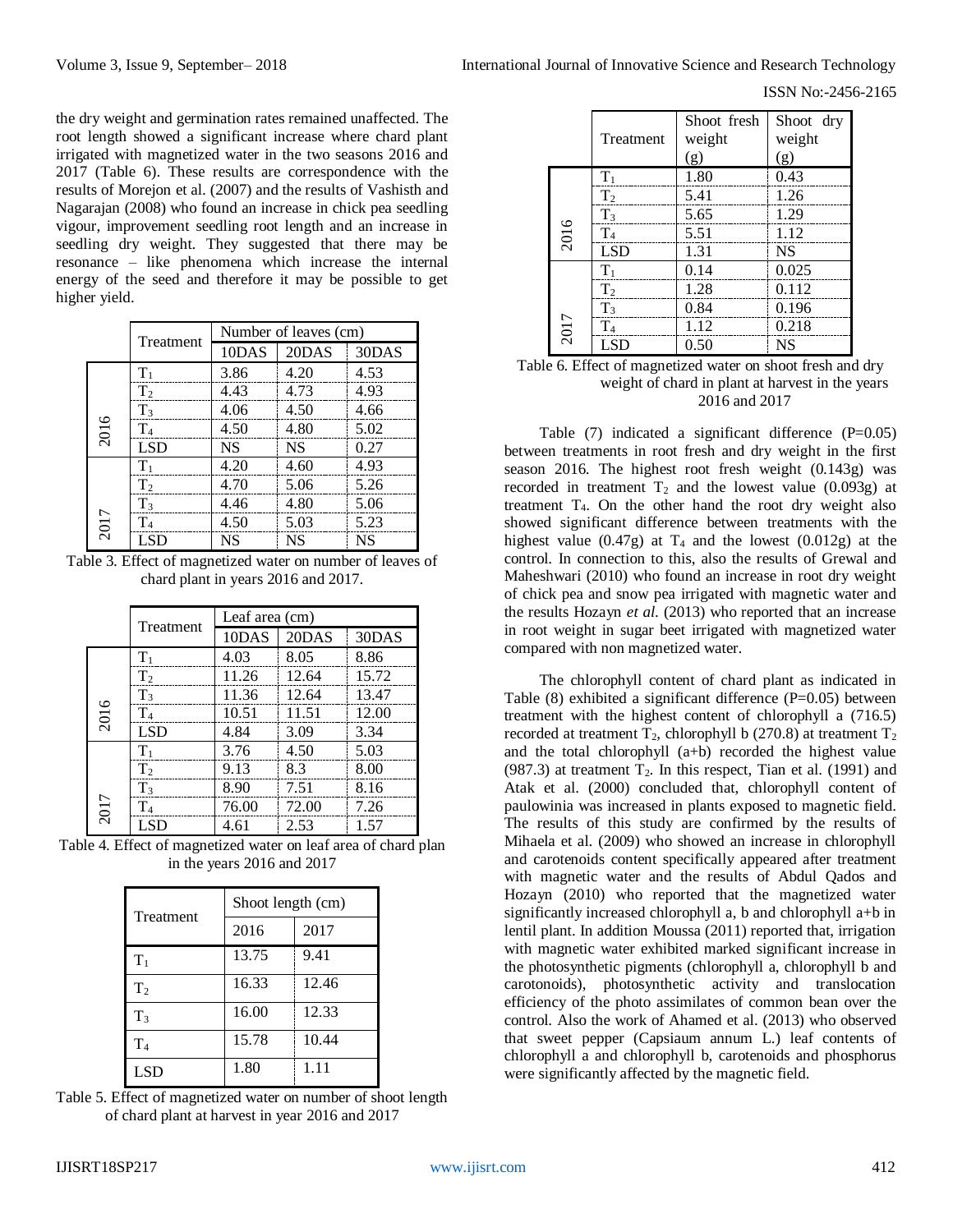| Treatment      | Root length (cm) |      |  |
|----------------|------------------|------|--|
|                | 2016             | 2017 |  |
| $T_1$          | 6.06             | 2.80 |  |
| T <sub>2</sub> | 10.39            | 5.78 |  |
| T <sub>3</sub> | 10.06            | 6.31 |  |
| $\rm T_4$      | 9.83             | 6.19 |  |
| LSD.           | 2.39             | 1.15 |  |

Table 7. Effect of magnetized water on number of root length of chard plant at harvest in the years 2016 and 2017

|      |                | Root   | Root   |
|------|----------------|--------|--------|
|      | Treatment      | fresh  | dry    |
|      |                | weight | weight |
|      |                | (g)    | (g)    |
|      | $T_1$          | 0.040  | 0.012  |
| 2016 | T <sub>2</sub> | 0.143  | 0.040  |
|      | T <sub>3</sub> | 0.106  | 0.043  |
|      | T <sub>4</sub> | 0.093  | 0.047  |
|      | <b>LSD</b>     | 0.024  | 0.024  |
|      | $T_1$          | 0.047  | 0.0036 |
| 2017 | T <sub>2</sub> | 0.097  | 0.026  |
|      | T <sub>3</sub> | 0.086  | 0.026  |
|      | $\rm T_4$      | 0.076  | 0.023  |
|      | LSD            | 0.036  | 0.000  |

Table 8. Effect of magnetized water on root fresh and dry weight of chard in plant at harvest in the years 2016 and 2017

| Treatment      | Chlorophyll<br>(a) | Chlorophyll<br>(b) | Total<br>$(a+b)$ |
|----------------|--------------------|--------------------|------------------|
| $T_1$          | 539.5              | 239.3              | 778.8            |
| T <sub>2</sub> | 716.5              | 270.8              | 987.3            |
| T <sub>3</sub> | 542.4              | 241.5              | 783.9            |
| T <sub>4</sub> | 597.5              | 241.6              | 838.1            |
| LSD            | 1.048              | 0.553              | 0.109            |

Table 9. Effect of magnetized water on chlorophyll content (a, b and a+b) of chard plant

The chemical analysis of chard plant showed an increase in some element contents of chard plant (Table 9). The highest value of calcium concentration (7.503%) was measured at treatment  $T_2$  and the lowest value (0.800%) at the control. Plant processes such as growth, photosynthesis, mineral nutrition, water transport are quite related to the motion of  $Ca^{++}$  ion in cells, changes in intercellular levels of  $Ca^{++}$  and other ionic current density across cellular membrane are important change which are due to magnetic fields (Florez et al., 2007). Concerning magnesium, the highest value (2.9497%) was observed at treatment  $T_2$  and the lowest value (1.2000) was found at the control. Magnesium ions are found in the centre of chlorophyll molecules, and as chlorophyll is an essential component in the reaction of photosynthesis, which produces energy for growth magnesium ions are therefore essential (Bohn et al., 2004). The highest value of sodium

# ISSN No:-2456-2165

 $(3.9718\%)$  was observed in treatment  $T_2$  and the lowest value (0.0277) was found at the control. In this respect Al-Khazan et al. (2011) reported that the accumulation of sodium content in plants treated with magnetized water was remarkable with high amount of sodium. In regard to nitrogen percentage, the highest value (1.951%) was recorded by treatment  $T_4$  and the lowest value (0.055%) was observed at the control. In this respect Grewal and Maheshwari (2010) reported that a significant increase was observed using magnetic water in N, K, Ca, Mg, S, Zn, Fe and Mn in chickpea and snow pea and the results of Maheshwari and Grewal (2009) who found an increase in concentration of N, K, Ca, Mg, Fe, Mn and Zn of strawberry leaves exposed to magnetic field compared with the control.

Table (10) indicated an increase in potassium content with the highest value (226.88ppm) at treatment  $T_2$  and the lowest value (15.16ppm) at the control. These results are in agreement with the results of Wojcik (1995) who reported that the contents of some elements in buck wheat grain (Mg, Fe, Cu) and straw (P, Ca, K, Zn) was greater in seeds exposed to magnetic field, the results of Grewal and Maheshwari (2011), and the results of Moussa (2011) who demonstrated that, there is a direct effect of potassium upon translocation efficiency, because potassium ion is known to be one of the three largest constituents in sieve tube sap. Concerning phosphorus, the highest value (4.20ppm) was observed at treatment  $T<sub>4</sub>$ , while the lowest value (3.50ppm) was found at the control. These results agreed with the results obtained by Hilal et al. (2002) who reported that a marked increase in phosphorus content of citrus leaves irrigated by magnetically treated water. Also Al-Khazan et al. (2011) observed an increase in phosphorus content in jojoba (Simmondsia cinesis L.) treated with magnetic water. In addition, Bilalis et al (2013) found a significant increase in phosphorus percentage in cotton treated with magnetized water compared to the untreated plants.

| Treatmen       | Ca (%) | Mg<br>$(\% )$ | Na<br>$(\%)$ | $N\%$ | K<br>(ppm) | P<br>(ppm) |
|----------------|--------|---------------|--------------|-------|------------|------------|
| $T_1$          | 0.8000 | 1.1000        | 0.0277       | 0.955 | 15.16      | 3.50       |
| T <sub>2</sub> | 7.5037 | 2.9497        | 3.9718       | 1.010 | 226.88     | 4.10       |
| $T_3$          | 5.9138 | 1.7741        | 3.6592       | 1.033 | 141.88     | 3.90       |
| T <sub>4</sub> | 4.3359 | 1.3573        | 2.1208       | 1.951 | 168.80     | 4.20       |
| <b>LSD</b>     | 0.000  | 0.103         | 0.000        | 0.000 | 0.000      | 4.20       |

Table 10. Effect of magnetized water on some chemical elements of chart and plant.

## **VIII. CONCLUSION**

Results of this study revealed beneficial effects of magnetized water for chard seed germination, significant increase in plant growth as well as the chlorophyll content and Ca, Mg, Na, N, P, K percentage. The magnetized irrigation water resulted in significant increase in the yield of chard.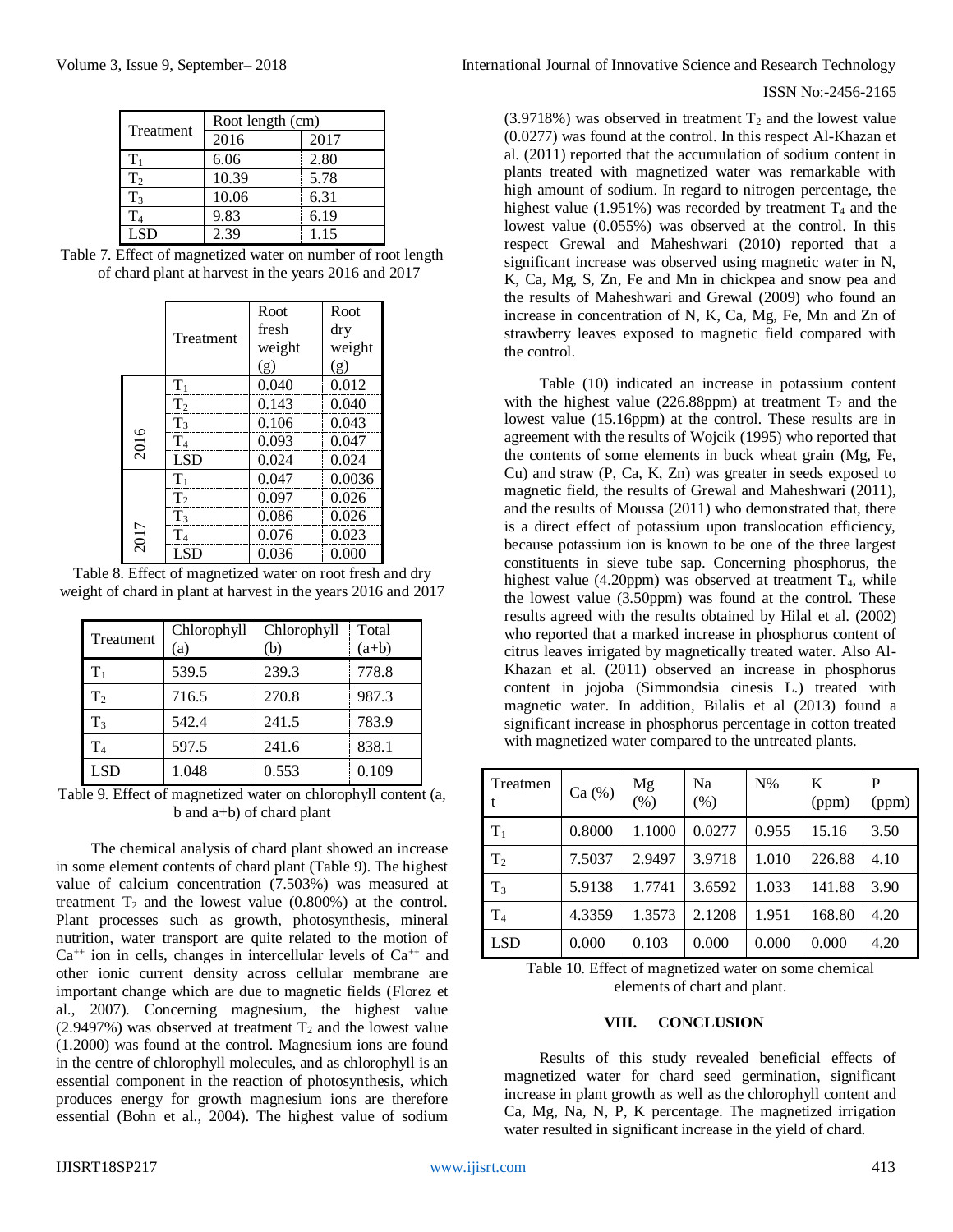ISSN No:-2456-2165

### **REFERENCES**

- [1]. Abdul Qados, A.M.S. and Hozayn, M. (2010). Magnetic water technology, a novel tool to increase growth, yield and chemical constituents of lentil (Lens esculenta) under green house condition. American-Eurasian J. Agric. & Environ. Sci., 7(4) 457-462.
- [2]. Ahamed, M.E., Elzaawely, A.A. and Bayoumi, Y.A. (2013). Effect of magnetic field on seed germination, growth and field of sweet pepper (Capsicum annum L.). Asian Journal of Crop Science, 5(3): 286-294.
- [3]. Aladjadjiyan, A. (2002). Study of the influence of magnetic field on some biological characteristics of Zea mays. J. of Central European Agric., 3(2): 89-94.
- [4]. Al-Khazan, M. and Abdul Latif, B.M. (2011) effect of magnetically treated water on water status, chlorophyll pigments and some elements content of jojoba at different growth stages. African Journal of Environ. Sci. and Tech., 5(9): 722-731.
- [5]. Arnon, D.I. (1949). Copper enzymes in isolated chloroplast, poly-phenoloxidase in Beta vulgaris. Plant Physiology, 24: 1-15.
- [6]. Atak, C., Danilov, V., Yurttas, B., Yakn, S., Mutlu, D. and Rzakoulieva, A. (2000). Effect of magnetic field on Paulownia seeds. Com. JINR, Dubna, p. 1-14.
- [7]. Atak, C., Emiroglu, O., Aklimanoglu, S. and Rzakoulieva, A. (2003). Stimulation of regeneration by magnetic field in soybean (Glycine max L. Merrill) tissue culture. J. Cell Mol. Biol., 2: 113-119.
- [8]. Bilalis, M.T (2013). Magnetic field pre-sowing treatment as an organic elements accumulation in early stages of cotton. Australian J. of Crop Science, (1): 46-50.
- [9]. Bohn, T., Walczks and Leisibach, R. (2004). Chlorophyll bound magnesium in commonly consumed vegetables and fruits: Relevant to Magnesium Nutrition. J. Food Sci., 69(9): 347-350.
- [10]. Celik, O, Atak, C. and Rzakulieva, A (2008). Stimulation of rapid regeneration by a magnetic field in Paulownia node culture. J. Central European Agric., 9(2): 297- 303.
- [11]. De Souza, A., Garcia, D., Sueiro, L., Gilant, F., Porras, E. and Licoa, L. (2006). Pre-sowing magnetic treatments of tomato seeds increase the growth and yield of plants. Bioelectromagnetic, 27: 247-257.
- [12]. Deshpande Mrunal (2014). Effect of magnetic water on growth of legumes. European J. of applied Engineering and Scientific Research, 393): 9-12.
- [13]. Fisher, G. Tausz, M., Kock, M. and Grill, D. (2004). Effect of weak 162-3HZ magnetic fields on growth parameters of young sunflower and wheat seedlings. Bioelectromagnetic, 25(8): 638-641.
- [14]. Florez, M., Carbonell, M.V. and Martinez, E. (2007). Exposure of maize seeds to stationary magnetic fields. Effects on germination and early growth. Environ-mental and Experimental Botany, 59: 68-75.
- [15]. Gomez, K.A. and Gomez, A.A. (1984). Statistical procedures for agricultural research. 2nd Edition, John Whiley & Sons Inc. Canada.
- [16]. Grewal, S.H. and Bassant, L. Maheshwari (2011). Magnetic treatment of irrigation water on snow pea and chick pea seeds enhances early growth and nutrient contents of seedlings. Bio-electromagnetic, 32: 58-65.
- [17]. Hozayn, M., Abdel Monem, A.A., Abdel Raouf, R.E. and Abdalla, M.M. (2013). Do magnetic water affect water use efficiency, quality and yield of sugar beet (Beta vulgaris L.) plant under arid regions conditions? Journal of Agronomy, 12(1): 1-10.
- [18]. Hilal, M.H. and Hilal, M.M. (2000). Application of magnetic technologies in desert agriculture 1. Seed germination and seedling emergence of some crop in a saline calcareous soil. Egypt J. soil Sci., 40(3): 413-421.
- [19]. Hirota, N., Nakagawa, J. and Kitazawa, K. (1999). Effects of magnetic field on the germination of plants. Journal of applied Physics, 85(8): 5717-5719.
- [20]. Maheshwari, L. and Grewal, H.S. (2009). Magnetic treatment of irrigation water. Its effect on vegetable crop yield and water productivity. Journal of Agricultural Water Management, 96: 1229-1236.
- [21]. Mihaela, R., Simona, M. and Dorina, E.C. (2009). The response of plant tissues to magnetic field and electromagnetic exposure. Romanian J. Biophys., 19: 73- 82.
- [22]. Mohmood, S. and Usman, M. (2014). Consequence of magnetized water application on maize seed emergence in sand culture. J. Agric. Sci. Tech., 16: 47-55.
- [23]. Morejon L.P., Castro, J.C., Velazauez, L.T. and Gorea, A.P. (2007). Stimulate of Pinus tropicalis M. seeds by magnetically treated water. Int. Agrophys, 21: 173-177.
- [24]. Moussa, H.R. (2011). The impact of magnetic water application for improving common bean (Phaseolus vulgaris L.) production. N.Y. Sci. J. 4: 15-20.
- [25]. Naz, A., Jamil, Y., hag, Z., Iqbal, M., Ahmed, M.J., Ashraf, M.I. and Ahmad, K. (2012). Enhancement in the germination, growth and yield of okra (Abelmoschus esculentus) using pre-sowing magnetic treatment of seeds. Indian Journal of Biochemistry and Biophysics, Vol. 49: 211-214.
- [26]. Racuciu, M. and Horgn, D. (2006). Biochemical changes induced by low frequency magnetic field exposure of vegetable organisms. J. Plant Physiol., 645-651.
- [27]. Reina, F.G., Pascual, L.A. and Fundora, I.A. (2007). Influence of stationary magnetic field on water relation in lettuce seeds: Part I. Experimental Bio-electromagnetic, 22: 596-602.
- [28]. Shabrangi, A. and Majd, A. (2009). Effect of magnetic fields on growth and antioxidant systems in agricultural plants piers proceedings, Beijing, China, March 23-27.
- [29]. Vashisth, A. and Nagarajan, S. (2008). Exposure of seeds to static magnetic field enhances germination and early growth characteristics in chick pea (Cicer arietinum L.) Bio-electromagnetic, 29: 571-578.